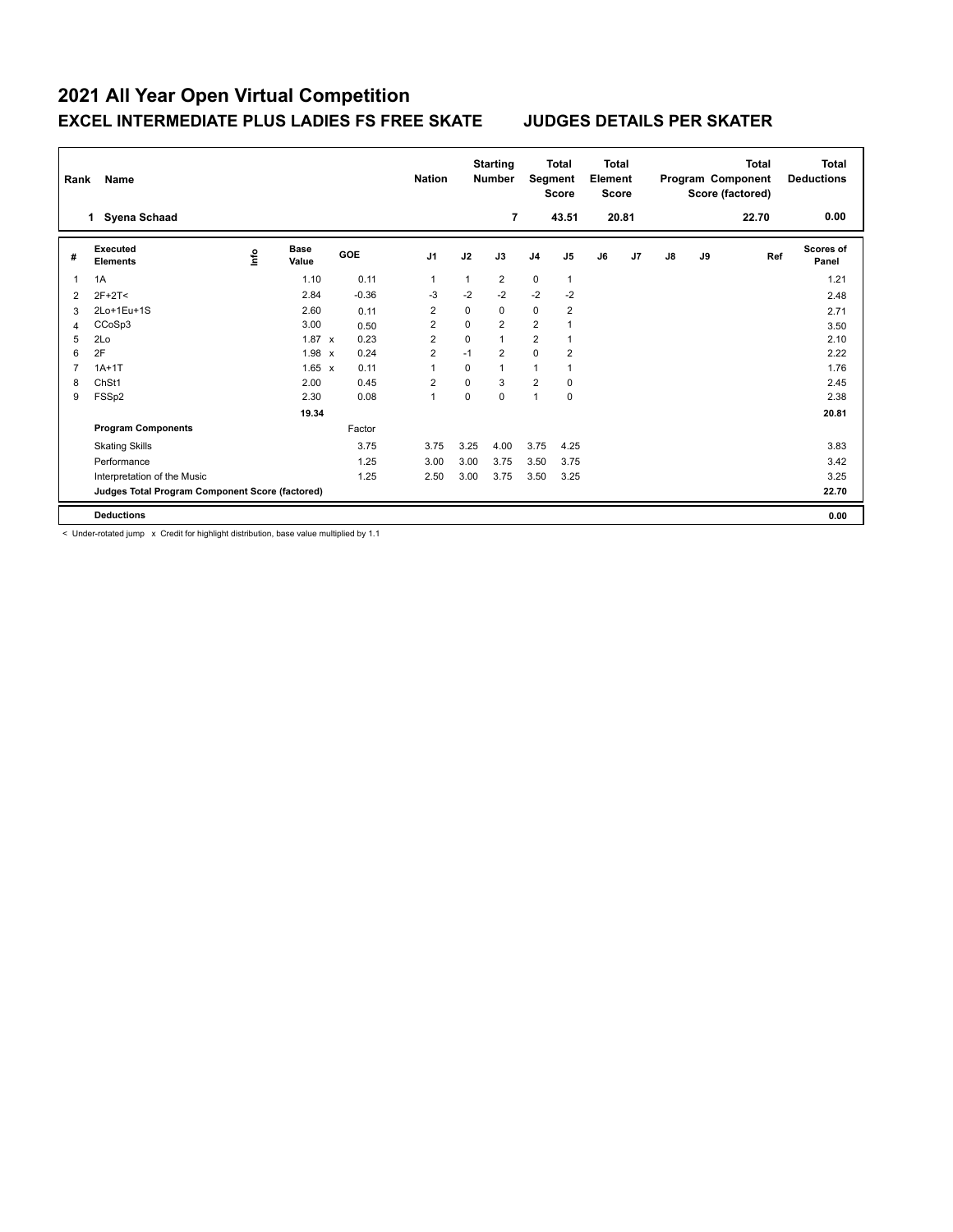| Rank | <b>Name</b>                                     |      |                      |            | <b>Nation</b>  |          | <b>Starting</b><br><b>Number</b> | Segment        | <b>Total</b><br><b>Score</b> | <b>Total</b><br>Element<br><b>Score</b> |       |               |    | <b>Total</b><br>Program Component<br>Score (factored) | <b>Total</b><br><b>Deductions</b> |
|------|-------------------------------------------------|------|----------------------|------------|----------------|----------|----------------------------------|----------------|------------------------------|-----------------------------------------|-------|---------------|----|-------------------------------------------------------|-----------------------------------|
|      | 2 Amy Rodak                                     |      |                      |            |                |          | 6                                |                | 39.50                        |                                         | 17.91 |               |    | 21.59                                                 | 0.00                              |
| #    | Executed<br><b>Elements</b>                     | ١nfo | <b>Base</b><br>Value | <b>GOE</b> | J <sub>1</sub> | J2       | J3                               | J <sub>4</sub> | J <sub>5</sub>               | J6                                      | J7    | $\mathsf{J}8$ | J9 | Ref                                                   | <b>Scores of</b><br>Panel         |
|      | 1A                                              |      | 1.10                 | 0.15       | 1              | 1        | $\overline{2}$                   | $\overline{2}$ | $\mathbf{1}$                 |                                         |       |               |    |                                                       | 1.25                              |
| 2    | 2F+1Eu+2S                                       |      | 3.60                 | 0.18       | 1              | 0        | $\overline{2}$                   | $\mathbf{1}$   | 1                            |                                         |       |               |    |                                                       | 3.78                              |
| 3    | 2F                                              |      | 1.80                 | 0.12       | 2              | 0        | 0                                | $\mathbf{1}$   | 1                            |                                         |       |               |    |                                                       | 1.92                              |
| 4    | 1A                                              |      | 1.10                 | $-0.11$    | $-2$           | $-1$     | $-1$                             | $-1$           | $-1$                         |                                         |       |               |    |                                                       | 0.99                              |
| 5    | CCoSp1V                                         |      | 1.50                 | 0.00       | 0              | 0        | $\Omega$                         | $\mathbf 0$    | 0                            |                                         |       |               |    |                                                       | 1.50                              |
| 6    | $2Lo+1T$                                        |      | 2.31 x               | 0.11       | $\overline{2}$ | $-1$     | $\mathbf{1}$                     | $\mathbf{1}$   | 0                            |                                         |       |               |    |                                                       | 2.42                              |
|      | ChSt1                                           |      | 2.00                 | 0.33       | 1              | 0        | $\mathbf{1}$                     | $\overline{2}$ | 1                            |                                         |       |               |    |                                                       | 2.33                              |
| 8    | 1A+1A+SEQ                                       |      | 1.94 x               | 0.07       | 2              | 0        | $\Omega$                         | $\mathbf{1}$   | 1                            |                                         |       |               |    |                                                       | 2.01                              |
| 9    | SSp2                                            |      | 1.60                 | 0.11       | 1              | $\Omega$ | $\Omega$                         | $\mathbf{1}$   | $\mathbf{1}$                 |                                         |       |               |    |                                                       | 1.71                              |
|      |                                                 |      | 16.95                |            |                |          |                                  |                |                              |                                         |       |               |    |                                                       | 17.91                             |
|      | <b>Program Components</b>                       |      |                      | Factor     |                |          |                                  |                |                              |                                         |       |               |    |                                                       |                                   |
|      | <b>Skating Skills</b>                           |      |                      | 3.75       | 3.25           | 3.00     | 3.50                             | 3.50           | 3.75                         |                                         |       |               |    |                                                       | 3.42                              |
|      | Performance                                     |      |                      | 1.25       | 3.50           | 2.75     | 3.50                             | 3.50           | 3.50                         |                                         |       |               |    |                                                       | 3.50                              |
|      | Interpretation of the Music                     |      |                      | 1.25       | 3.50           | 2.75     | 3.25                             | 3.75           | 4.00                         |                                         |       |               |    |                                                       | 3.50                              |
|      | Judges Total Program Component Score (factored) |      |                      |            |                |          |                                  |                |                              |                                         |       |               |    |                                                       | 21.59                             |
|      | <b>Deductions</b>                               |      |                      |            |                |          |                                  |                |                              |                                         |       |               |    |                                                       | 0.00                              |

x Credit for highlight distribution, base value multiplied by 1.1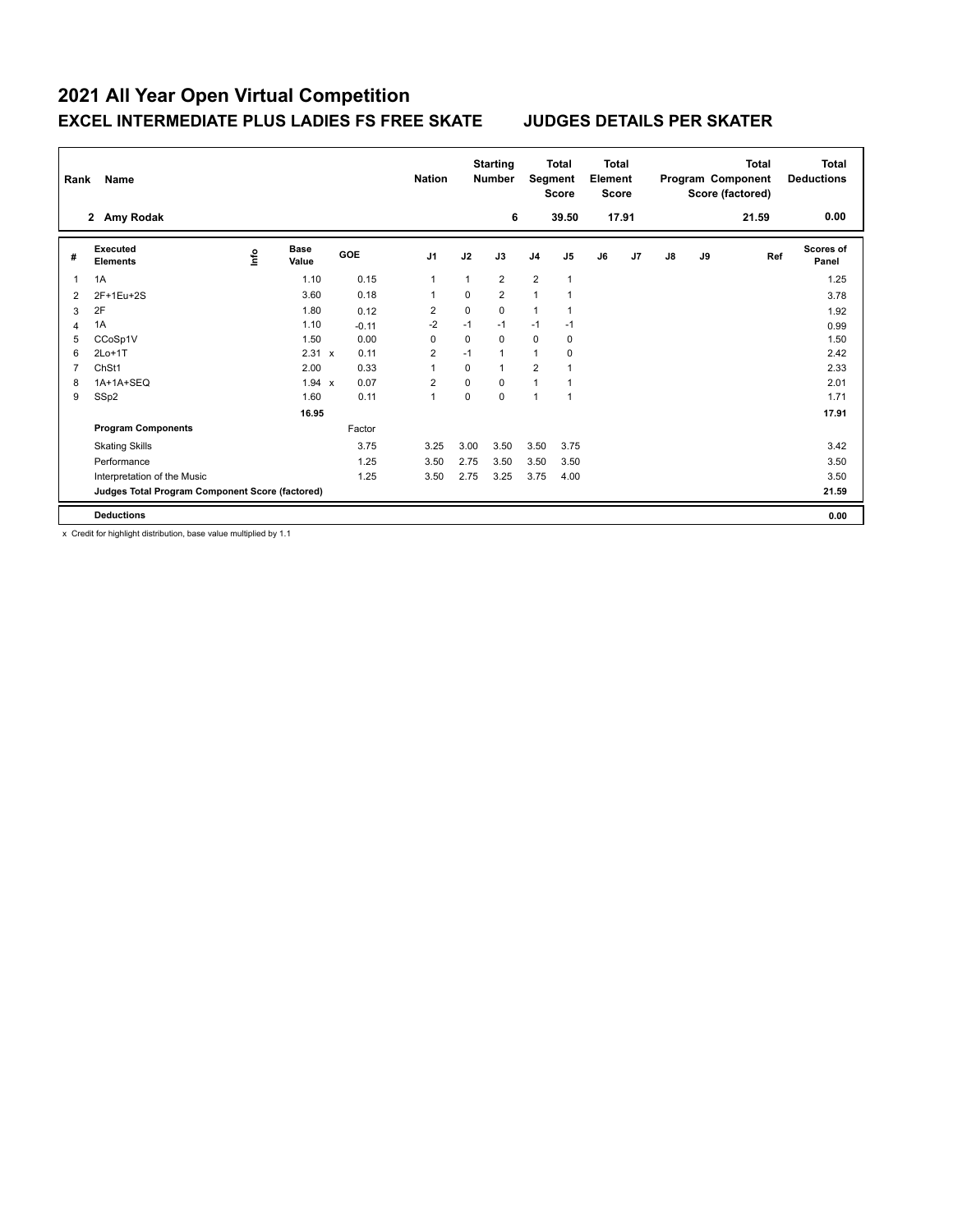| Rank | Name                                            |      |                      |         | <b>Nation</b>  |          | <b>Starting</b><br><b>Number</b> | Segment        | <b>Total</b><br><b>Score</b> | <b>Total</b><br>Element<br><b>Score</b> |       |               |    | <b>Total</b><br>Program Component<br>Score (factored) | Total<br><b>Deductions</b> |
|------|-------------------------------------------------|------|----------------------|---------|----------------|----------|----------------------------------|----------------|------------------------------|-----------------------------------------|-------|---------------|----|-------------------------------------------------------|----------------------------|
|      | Sakura Yamanaka<br>3                            |      |                      |         |                |          | 8                                |                | 39.08                        |                                         | 20.24 |               |    | 18.84                                                 | 0.00                       |
| #    | <b>Executed</b><br><b>Elements</b>              | ١nf٥ | <b>Base</b><br>Value | GOE     | J <sub>1</sub> | J2       | J3                               | J <sub>4</sub> | J <sub>5</sub>               | J6                                      | J7    | $\mathsf{J}8$ | J9 | Ref                                                   | Scores of<br>Panel         |
|      | 1A+1A+SEQ                                       |      | 1.76                 | 0.15    | 2              | $\Omega$ | $\mathbf{1}$                     | $\overline{2}$ | $\mathbf{1}$                 |                                         |       |               |    |                                                       | 1.91                       |
| 2    | 2F                                              |      | 1.80                 | $-0.18$ | $-1$           | $-1$     | $-1$                             | $-1$           | $-2$                         |                                         |       |               |    |                                                       | 1.62                       |
| 3    | CCoSp3                                          |      | 3.00                 | 0.40    | 2              | 1        | $\mathbf{1}$                     | $\overline{2}$ | 1                            |                                         |       |               |    |                                                       | 3.40                       |
| 4    | 1A                                              |      | 1.10                 | 0.07    | 1              | $-1$     | $\Omega$                         | $\mathbf{1}$   |                              |                                         |       |               |    |                                                       | 1.17                       |
| 5    | 2Lo                                             |      | 1.70                 | 0.00    | 1              | $-1$     | $\Omega$                         | $\mathbf 0$    | $\Omega$                     |                                         |       |               |    |                                                       | 1.70                       |
| 6    | $2Lo+1Lo$                                       |      | 2.42 x               | $-0.11$ | $-1$           | $\Omega$ | $-1$                             | $\mathbf 0$    | $-1$                         |                                         |       |               |    |                                                       | 2.31                       |
|      | ChSt1                                           |      | 2.00                 | 0.22    | $\overline{1}$ | 1        | $\Omega$                         | $\mathbf{1}$   | $\pmb{0}$                    |                                         |       |               |    |                                                       | 2.22                       |
| 8    | 2F+1Eu+2Sq                                      |      | $3.96 \times$        | $-0.36$ | $-3$           | $-1$     | $-2$                             | $-1$           | $-3$                         |                                         |       |               |    |                                                       | 3.60                       |
| 9    | SSp3                                            |      | 2.10                 | 0.21    | 1              | 1        | $\Omega$                         | $\mathbf{1}$   | $\overline{2}$               |                                         |       |               |    |                                                       | 2.31                       |
|      |                                                 |      | 19.84                |         |                |          |                                  |                |                              |                                         |       |               |    |                                                       | 20.24                      |
|      | <b>Program Components</b>                       |      |                      | Factor  |                |          |                                  |                |                              |                                         |       |               |    |                                                       |                            |
|      | <b>Skating Skills</b>                           |      |                      | 3.75    | 2.50           | 3.25     | 2.75                             | 3.50           | 3.25                         |                                         |       |               |    |                                                       | 3.08                       |
|      | Performance                                     |      |                      | 1.25    | 2.50           | 3.00     | 3.00                             | 3.25           | 3.00                         |                                         |       |               |    |                                                       | 3.00                       |
|      | Interpretation of the Music                     |      |                      | 1.25    | 2.75           | 3.25     | 2.75                             | 3.00           | 2.75                         |                                         |       |               |    |                                                       | 2.83                       |
|      | Judges Total Program Component Score (factored) |      |                      |         |                |          |                                  |                |                              |                                         |       |               |    |                                                       | 18.84                      |
|      | <b>Deductions</b>                               |      |                      |         |                |          |                                  |                |                              |                                         |       |               |    |                                                       | 0.00                       |

x Credit for highlight distribution, base value multiplied by 1.1 q Jump landed on the quarter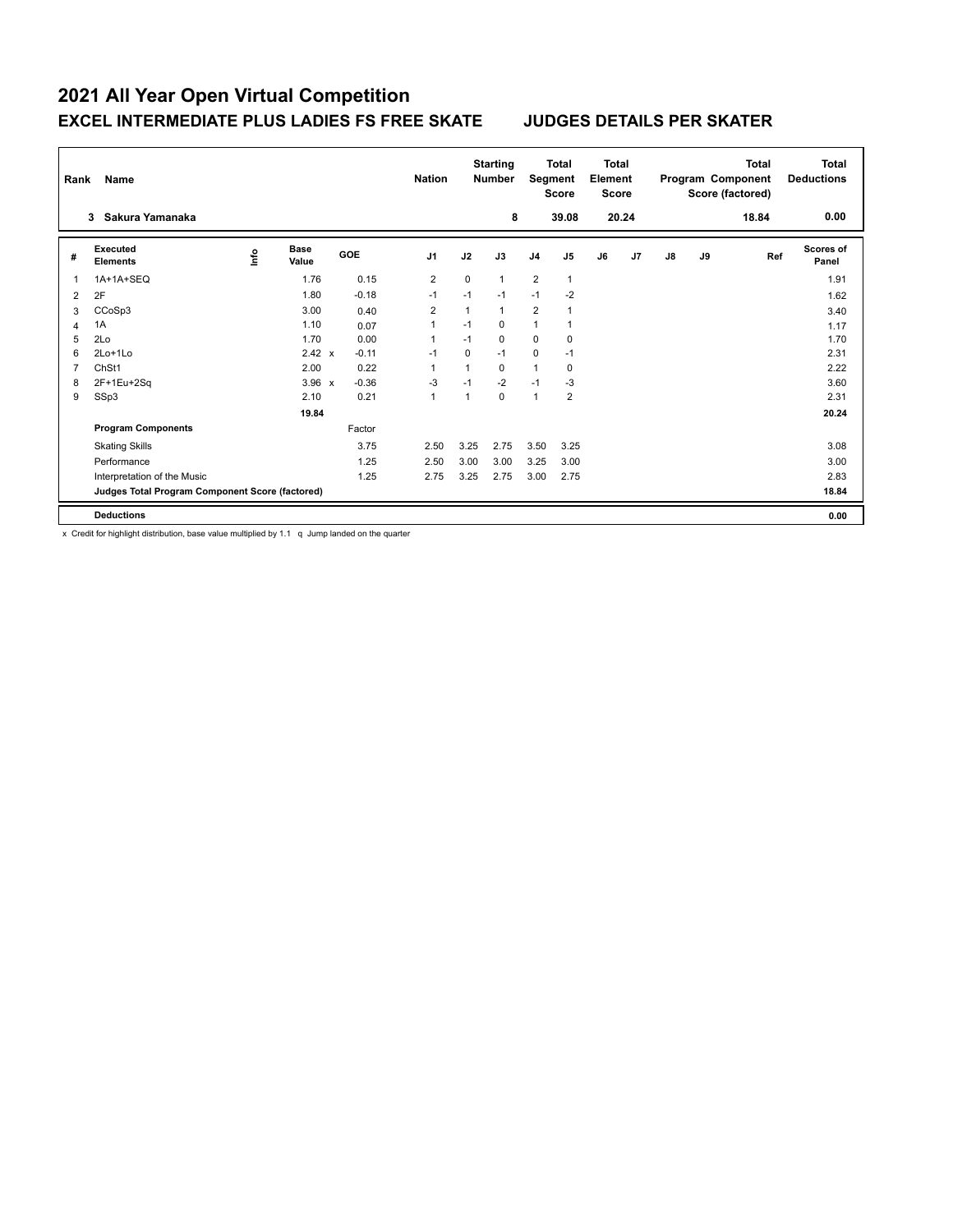| Rank | <b>Name</b>                                     |      |                      |            | <b>Nation</b>  |             | <b>Starting</b><br><b>Number</b> | Segment        | <b>Total</b><br><b>Score</b> | <b>Total</b><br>Element<br><b>Score</b> |       |               |    | <b>Total</b><br>Program Component<br>Score (factored) | Total<br><b>Deductions</b> |
|------|-------------------------------------------------|------|----------------------|------------|----------------|-------------|----------------------------------|----------------|------------------------------|-----------------------------------------|-------|---------------|----|-------------------------------------------------------|----------------------------|
|      | 4 Hannah Lim                                    |      |                      |            |                |             | 4                                |                | 37.03                        |                                         | 17.88 |               |    | 19.15                                                 | 0.00                       |
| #    | Executed<br><b>Elements</b>                     | ١nf٥ | <b>Base</b><br>Value | <b>GOE</b> | J <sub>1</sub> | J2          | J3                               | J <sub>4</sub> | J <sub>5</sub>               | J6                                      | J7    | $\mathsf{J}8$ | J9 | Ref                                                   | Scores of<br>Panel         |
|      | $2S+2Lo$                                        |      | 3.00                 | 0.00       | $-1$           | $\Omega$    | $\mathbf{1}$                     | $\mathbf 0$    | 0                            |                                         |       |               |    |                                                       | 3.00                       |
| 2    | 2Lo                                             |      | 1.70                 | 0.11       | $\mathbf 0$    | 1           | 1                                | $\mathbf{1}$   | 0                            |                                         |       |               |    |                                                       | 1.81                       |
| 3    | $1A+2T<<$                                       |      | 1.50                 | $-0.29$    | $-2$           | -3          | $-3$                             | $-1$           | -3                           |                                         |       |               |    |                                                       | 1.21                       |
| 4    | CCoSp3                                          |      | 3.00                 | 0.30       | 1              | $\mathbf 0$ | $\mathbf{1}$                     | $\overline{2}$ | 1                            |                                         |       |               |    |                                                       | 3.30                       |
| 5    | 2T                                              |      | 1.30                 | 0.13       | 2              | $\Omega$    | 1                                | $\mathbf{1}$   | 1                            |                                         |       |               |    |                                                       | 1.43                       |
| 6    | 1A                                              |      | $1.21 \times$        | 0.00       | 0              | $\Omega$    | $\Omega$                         | 0              | $\mathbf 0$                  |                                         |       |               |    |                                                       | 1.21                       |
|      | ChSt1                                           |      | 2.00                 | 0.44       | 1              | 1           | $\overline{2}$                   | $\overline{2}$ | 1                            |                                         |       |               |    |                                                       | 2.44                       |
| 8    | 2S*+1Lo+1Lo                                     |      | 1.10 x               | 0.00       | 1              | $-3$        | $\mathbf 0$                      | $\mathbf 0$    | 0                            |                                         |       |               |    |                                                       | 1.10                       |
| 9    | SSp3                                            |      | 2.10                 | 0.28       | $\overline{2}$ | 0           | $\overline{2}$                   | $\mathbf{1}$   | $\mathbf 1$                  |                                         |       |               |    |                                                       | 2.38                       |
|      |                                                 |      | 16.91                |            |                |             |                                  |                |                              |                                         |       |               |    |                                                       | 17.88                      |
|      | <b>Program Components</b>                       |      |                      | Factor     |                |             |                                  |                |                              |                                         |       |               |    |                                                       |                            |
|      | <b>Skating Skills</b>                           |      |                      | 3.75       | 3.25           | 3.25        | 3.75                             | 2.75           | 2.75                         |                                         |       |               |    |                                                       | 3.08                       |
|      | Performance                                     |      |                      | 1.25       | 3.00           | 3.00        | 3.50                             | 3.00           | 2.50                         |                                         |       |               |    |                                                       | 3.00                       |
|      | Interpretation of the Music                     |      |                      | 1.25       | 3.00           | 3.25        | 3.75                             | 3.00           | 2.50                         |                                         |       |               |    |                                                       | 3.08                       |
|      | Judges Total Program Component Score (factored) |      |                      |            |                |             |                                  |                |                              |                                         |       |               |    |                                                       | 19.15                      |
|      | <b>Deductions</b>                               |      |                      |            |                |             |                                  |                |                              |                                         |       |               |    |                                                       | 0.00                       |

<< Downgraded jump \* Invalid element x Credit for highlight distribution, base value multiplied by 1.1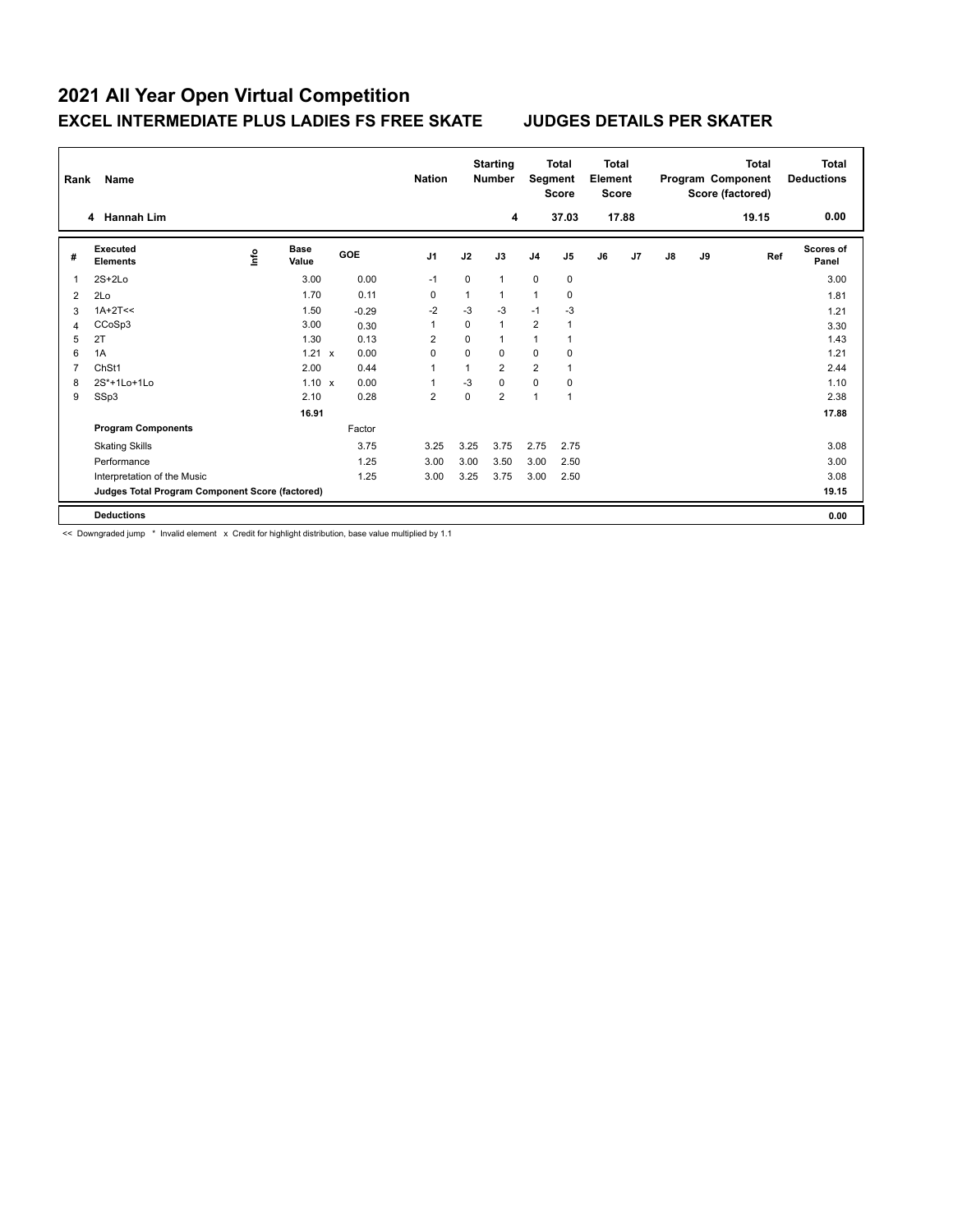| Rank | <b>Name</b>                                     |      |                      |            | <b>Nation</b>  |                | <b>Starting</b><br><b>Number</b> | Segment        | <b>Total</b><br><b>Score</b> | <b>Total</b><br>Element<br><b>Score</b> |       |               |    | <b>Total</b><br>Program Component<br>Score (factored) | <b>Total</b><br><b>Deductions</b> |
|------|-------------------------------------------------|------|----------------------|------------|----------------|----------------|----------------------------------|----------------|------------------------------|-----------------------------------------|-------|---------------|----|-------------------------------------------------------|-----------------------------------|
|      | Jill Baker<br>5                                 |      |                      |            |                |                | 1                                |                | 36.50                        |                                         | 16.80 |               |    | 19.70                                                 | 0.00                              |
| #    | Executed<br><b>Elements</b>                     | ١nf٥ | <b>Base</b><br>Value | <b>GOE</b> | J <sub>1</sub> | J2             | J3                               | J <sub>4</sub> | J <sub>5</sub>               | J6                                      | J7    | $\mathsf{J}8$ | J9 | Ref                                                   | <b>Scores of</b><br>Panel         |
| 1    | $2S+2T$                                         |      | 2.60                 | $-0.04$    | 0              | $-1$           | 0                                | $\mathbf 0$    | $-1$                         |                                         |       |               |    |                                                       | 2.56                              |
| 2    | 2F+2T<<+1Lo<                                    |      | 2.60                 | $-0.84$    | $-5$           | $-4$           | $-5$                             | $-5$           | $-4$                         |                                         |       |               |    |                                                       | 1.76                              |
| 3    | SSp3                                            |      | 2.10                 | 0.07       | 1              | 0              | 2                                | $\mathbf 0$    | 0                            |                                         |       |               |    |                                                       | 2.17                              |
| 4    | ChSt1                                           |      | 2.00                 | 0.33       | 0              | 1              | $\overline{2}$                   | $\mathbf{1}$   |                              |                                         |       |               |    |                                                       | 2.33                              |
| 5    | 2S                                              |      | 1.30                 | 0.04       | 1              | $\Omega$       | 1                                | $\Omega$       | 0                            |                                         |       |               |    |                                                       | 1.34                              |
| 6    | 1Lz+1A+SEQ                                      |      | $1.50 \times$        | 0.15       | 2              | $\overline{1}$ | $\mathbf{1}$                     | $\overline{2}$ | 1                            |                                         |       |               |    |                                                       | 1.65                              |
|      | 1F                                              |      | 0.55 x               | 0.03       | 1              | $\mathbf 0$    | $\mathbf{1}$                     | $\overline{2}$ | $\mathbf 0$                  |                                         |       |               |    |                                                       | 0.58                              |
| 8    | 1A                                              |      | $1.21 \times$        | 0.00       | 0              | 0              | $\Omega$                         | 0              | 0                            |                                         |       |               |    |                                                       | 1.21                              |
| 9    | CCoSp3                                          |      | 3.00                 | 0.20       | 0              | 0              | $\mathbf{1}$                     | $\mathbf{1}$   | 1                            |                                         |       |               |    |                                                       | 3.20                              |
|      |                                                 |      | 16.86                |            |                |                |                                  |                |                              |                                         |       |               |    |                                                       | 16.80                             |
|      | <b>Program Components</b>                       |      |                      | Factor     |                |                |                                  |                |                              |                                         |       |               |    |                                                       |                                   |
|      | <b>Skating Skills</b>                           |      |                      | 3.75       | 3.00           | 3.50           | 3.75                             | 3.00           | 2.75                         |                                         |       |               |    |                                                       | 3.17                              |
|      | Performance                                     |      |                      | 1.25       | 2.50           | 3.25           | 3.50                             | 3.25           | 2.50                         |                                         |       |               |    |                                                       | 3.00                              |
|      | Interpretation of the Music                     |      |                      | 1.25       | 2.00           | 3.50           | 3.50                             | 3.25           | 3.00                         |                                         |       |               |    |                                                       | 3.25                              |
|      | Judges Total Program Component Score (factored) |      |                      |            |                |                |                                  |                |                              |                                         |       |               |    |                                                       | 19.70                             |
|      | <b>Deductions</b>                               |      |                      |            |                |                |                                  |                |                              |                                         |       |               |    |                                                       | 0.00                              |

< Under-rotated jump << Downgraded jump x Credit for highlight distribution, base value multiplied by 1.1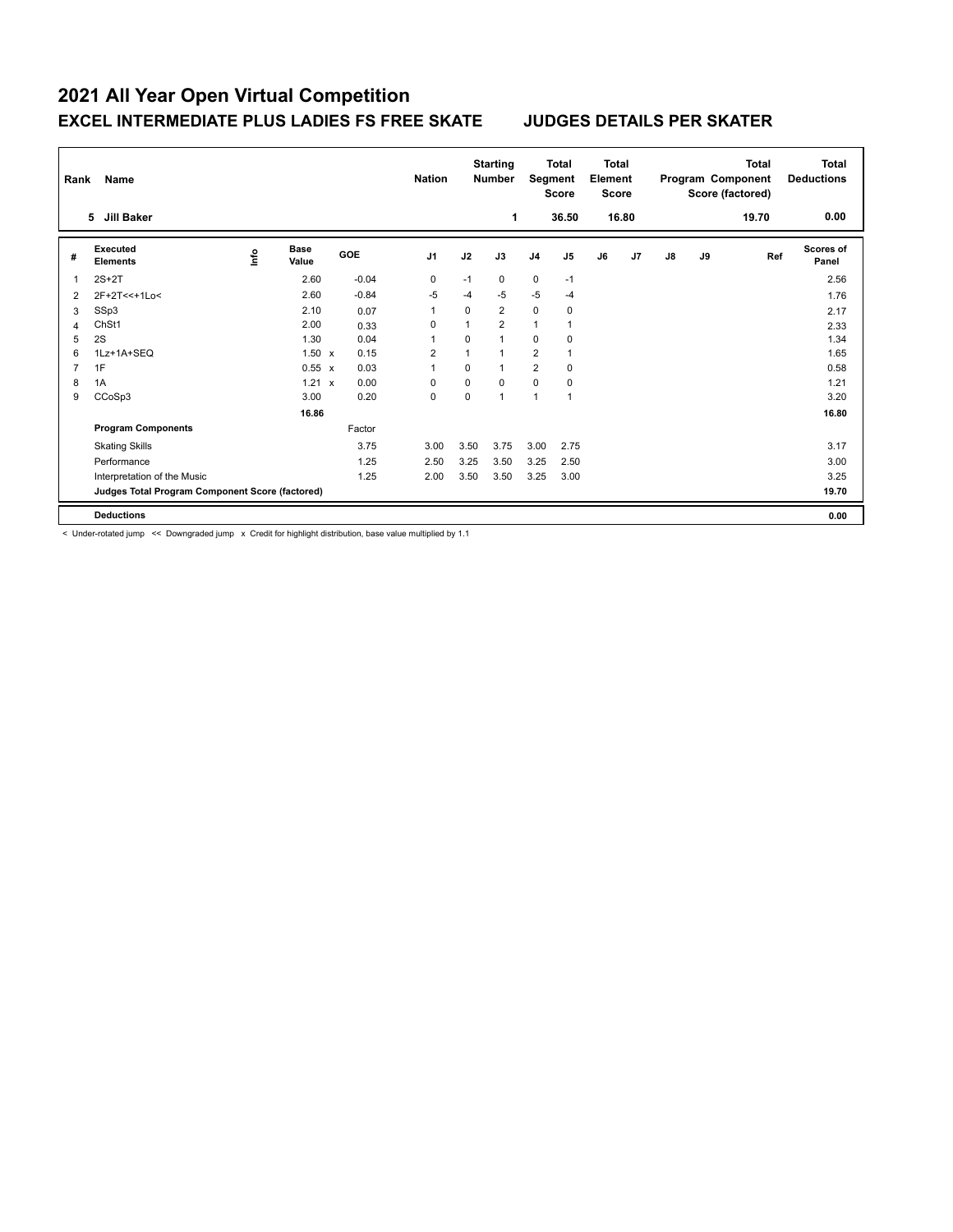| Rank | Name                                            |      |                      |            | <b>Nation</b>  |          | <b>Starting</b><br><b>Number</b> | Segment        | <b>Total</b><br><b>Score</b> | <b>Total</b><br>Element<br><b>Score</b> |       |               |    | <b>Total</b><br>Program Component<br>Score (factored) | Total<br><b>Deductions</b> |
|------|-------------------------------------------------|------|----------------------|------------|----------------|----------|----------------------------------|----------------|------------------------------|-----------------------------------------|-------|---------------|----|-------------------------------------------------------|----------------------------|
|      | <b>Claire Ferguson</b><br>6                     |      |                      |            |                |          | $\overline{2}$                   |                | 35.14                        |                                         | 17.54 |               |    | 17.60                                                 | 0.00                       |
| #    | Executed<br><b>Elements</b>                     | ١nf٥ | <b>Base</b><br>Value | <b>GOE</b> | J <sub>1</sub> | J2       | J3                               | J <sub>4</sub> | J <sub>5</sub>               | J6                                      | J7    | $\mathsf{J}8$ | J9 | Ref                                                   | Scores of<br>Panel         |
|      | $2S+1T$                                         |      | 1.70                 | 0.04       | 1              | 0        | $\mathbf{1}$                     | $\mathbf 0$    | 0                            |                                         |       |               |    |                                                       | 1.74                       |
| 2    | 2F+1Eu+2S                                       |      | 3.60                 | $-0.30$    | $-2$           | $-2$     | $-1$                             | $-1$           | $-3$                         |                                         |       |               |    |                                                       | 3.30                       |
| 3    | 2F!                                             |      | 1.80                 | $-0.36$    | $-2$           | $-2$     | $-3$                             | $-1$           | $-2$                         |                                         |       |               |    |                                                       | 1.44                       |
| 4    | SSp2                                            |      | 1.60                 | 0.16       | 1              | 0        | $\mathbf{1}$                     | $\mathbf{1}$   | $\overline{1}$               |                                         |       |               |    |                                                       | 1.76                       |
| 5    | ChSt1                                           |      | 2.00                 | $-0.11$    | $-1$           | 0        | $\Omega$                         | $\mathbf{1}$   | $-1$                         |                                         |       |               |    |                                                       | 1.89                       |
| 6    | 2Lo                                             |      | $1.87 \times$        | $-0.17$    | $-1$           | 0        | $-1$                             | $-1$           | $-1$                         |                                         |       |               |    |                                                       | 1.70                       |
|      | 1Lz+1A+SEQ                                      |      | $1.50 \times$        | 0.00       | 0              | $-1$     | $\Omega$                         | $\mathbf{1}$   | 0                            |                                         |       |               |    |                                                       | 1.50                       |
| 8    | 1A                                              |      | 1.21<br>$\mathsf{x}$ | 0.00       | $-1$           | 0        | $\Omega$                         | $\mathbf 0$    | 0                            |                                         |       |               |    |                                                       | 1.21                       |
| 9    | CCoSp3                                          |      | 3.00                 | 0.00       | $-1$           | $\Omega$ | $\Omega$                         | 1              | 0                            |                                         |       |               |    |                                                       | 3.00                       |
|      |                                                 |      | 18.28                |            |                |          |                                  |                |                              |                                         |       |               |    |                                                       | 17.54                      |
|      | <b>Program Components</b>                       |      |                      | Factor     |                |          |                                  |                |                              |                                         |       |               |    |                                                       |                            |
|      | <b>Skating Skills</b>                           |      |                      | 3.75       | 2.50           | 3.00     | 3.00                             | 2.75           | 2.50                         |                                         |       |               |    |                                                       | 2.75                       |
|      | Performance                                     |      |                      | 1.25       | 3.00           | 3.25     | 3.25                             | 2.75           | 3.00                         |                                         |       |               |    |                                                       | 3.08                       |
|      | Interpretation of the Music                     |      |                      | 1.25       | 2.75           | 3.25     | 3.00                             | 2.50           | 2.25                         |                                         |       |               |    |                                                       | 2.75                       |
|      | Judges Total Program Component Score (factored) |      |                      |            |                |          |                                  |                |                              |                                         |       |               |    |                                                       | 17.60                      |
|      | <b>Deductions</b>                               |      |                      |            |                |          |                                  |                |                              |                                         |       |               |    |                                                       | 0.00                       |

x Credit for highlight distribution, base value multiplied by 1.1 ! Not clear edge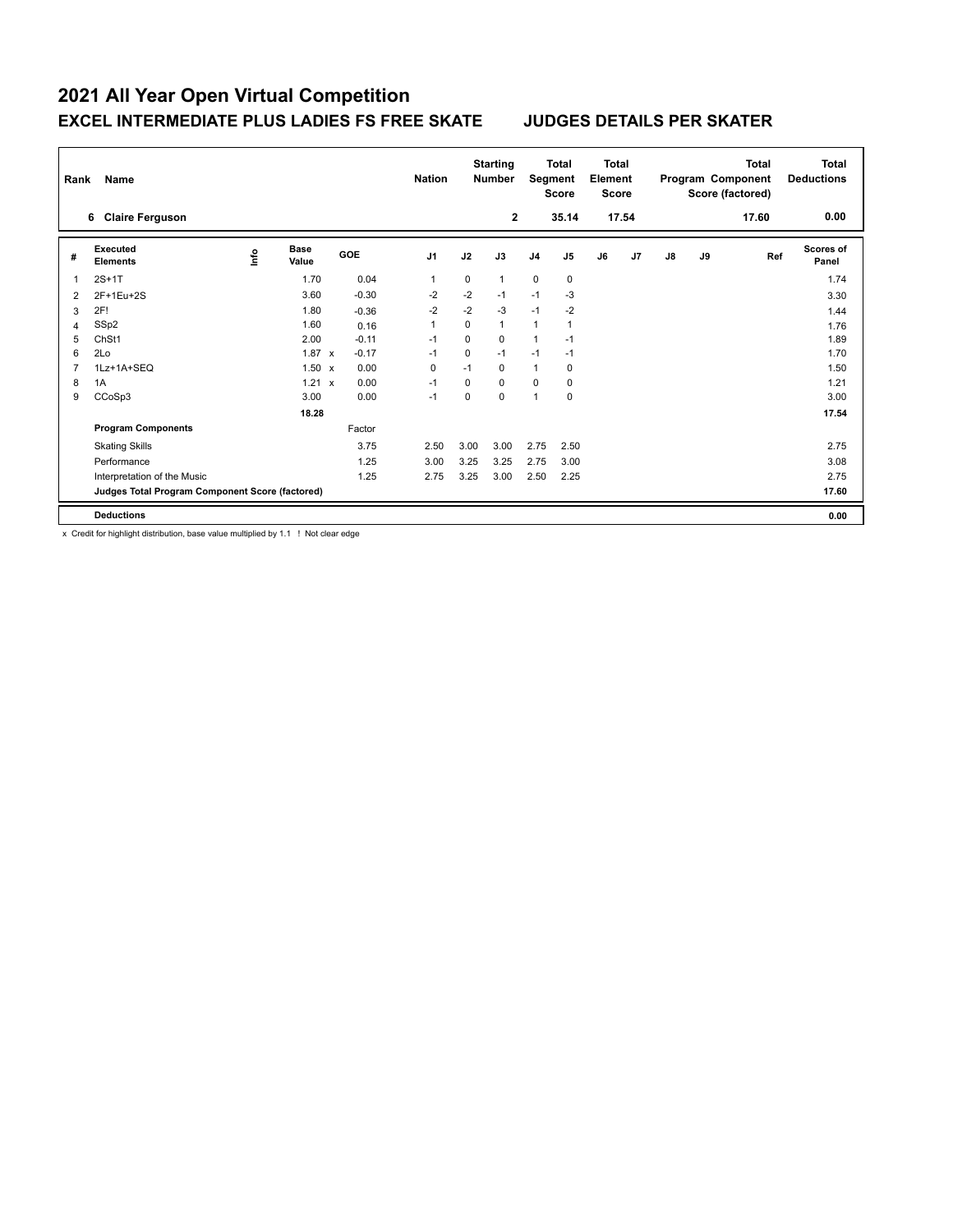| Rank | <b>Name</b>                                     |      |                      |            | <b>Nation</b>  |          | <b>Starting</b><br><b>Number</b> | Segment        | <b>Total</b><br><b>Score</b> | <b>Total</b><br>Element<br><b>Score</b> |       |               |    | <b>Total</b><br>Program Component<br>Score (factored) | <b>Total</b><br><b>Deductions</b> |
|------|-------------------------------------------------|------|----------------------|------------|----------------|----------|----------------------------------|----------------|------------------------------|-----------------------------------------|-------|---------------|----|-------------------------------------------------------|-----------------------------------|
|      | Joenne Lau<br>7                                 |      |                      |            |                |          | 3                                |                | 33.47                        |                                         | 14.71 |               |    | 18.76                                                 | 0.00                              |
| #    | Executed<br><b>Elements</b>                     | ١nf٥ | <b>Base</b><br>Value | <b>GOE</b> | J <sub>1</sub> | J2       | J3                               | J <sub>4</sub> | J <sub>5</sub>               | J6                                      | J7    | $\mathsf{J}8$ | J9 | Ref                                                   | Scores of<br>Panel                |
|      | SSp2                                            |      | 1.60                 | 0.16       | 2              | 1        | $\mathbf{1}$                     | $\mathbf{1}$   | $\mathbf{1}$                 |                                         |       |               |    |                                                       | 1.76                              |
| 2    | 1A+1A+SEQ                                       |      | 1.76                 | 0.04       | 1              | 0        | $\Omega$                         | $\mathbf{1}$   | 0                            |                                         |       |               |    |                                                       | 1.80                              |
| 3    | 2Lo+1Lo                                         |      | 2.20                 | 0.06       | 0              | 0        | 1                                | $\mathbf{1}$   | 0                            |                                         |       |               |    |                                                       | 2.26                              |
| 4    | 2S                                              |      | 1.30                 | $-0.30$    | $-3$           | $-1$     | -3                               | $-2$           | $-2$                         |                                         |       |               |    |                                                       | 1.00                              |
| 5    | 2Lo                                             |      | 1.70                 | $-0.28$    | $-2$           | $-2$     | $-1$                             | $-2$           | $-1$                         |                                         |       |               |    |                                                       | 1.42                              |
| 6    | 1Lz                                             |      | 0.66 x               | 0.00       | 0              | 0        | 0                                | $\mathbf 0$    | $\mathbf 0$                  |                                         |       |               |    |                                                       | 0.66                              |
|      | ChSt1                                           |      | 2.00                 | 0.11       | 1              | 0        | $\mathbf 0$                      | $\mathbf 0$    | 1                            |                                         |       |               |    |                                                       | 2.11                              |
| 8    | 1F                                              |      | 0.55 x               | 0.05       | 1              | 1        | $\overline{1}$                   | $\overline{2}$ | 1                            |                                         |       |               |    |                                                       | 0.60                              |
| 9    | CCoSp3                                          |      | 3.00                 | 0.10       | 1              | $\Omega$ | 1                                | 0              | $\mathbf 0$                  |                                         |       |               |    |                                                       | 3.10                              |
|      |                                                 |      | 14.77                |            |                |          |                                  |                |                              |                                         |       |               |    |                                                       | 14.71                             |
|      | <b>Program Components</b>                       |      |                      | Factor     |                |          |                                  |                |                              |                                         |       |               |    |                                                       |                                   |
|      | <b>Skating Skills</b>                           |      |                      | 3.75       | 2.75           | 3.25     | 3.00                             | 2.50           | 3.00                         |                                         |       |               |    |                                                       | 2.92                              |
|      | Performance                                     |      |                      | 1.25       | 3.25           | 3.25     | 2.75                             | 2.75           | 3.25                         |                                         |       |               |    |                                                       | 3.08                              |
|      | Interpretation of the Music                     |      |                      | 1.25       | 3.00           | 3.25     | 2.75                             | 3.25           | 3.50                         |                                         |       |               |    |                                                       | 3.17                              |
|      | Judges Total Program Component Score (factored) |      |                      |            |                |          |                                  |                |                              |                                         |       |               |    |                                                       | 18.76                             |
|      | <b>Deductions</b>                               |      |                      |            |                |          |                                  |                |                              |                                         |       |               |    |                                                       | 0.00                              |

x Credit for highlight distribution, base value multiplied by 1.1